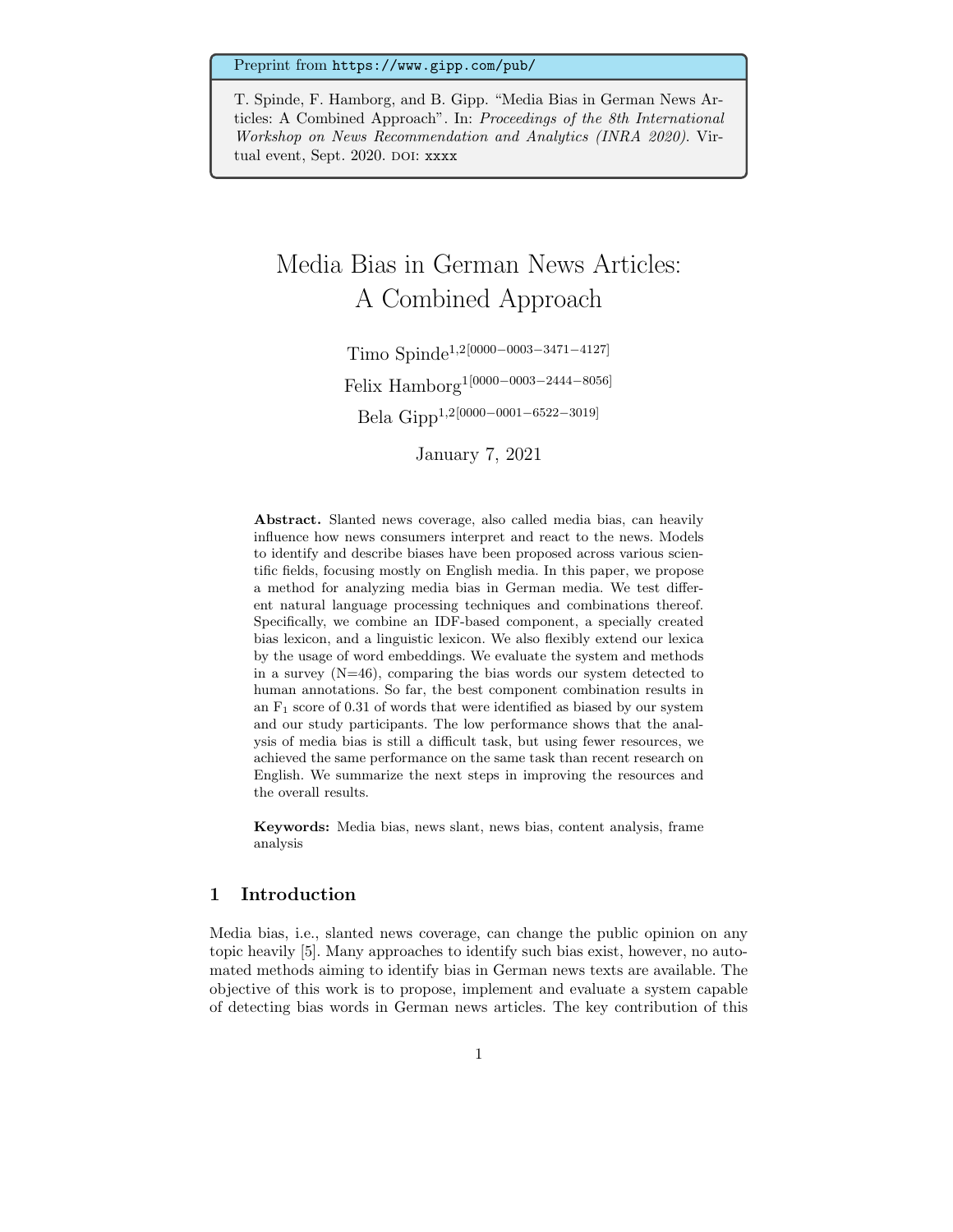poster is our media bias identification approach, which includes five components: (i) An IDF-based component, which utilizes word frequencies over a set of documents. (ii) A sentiment-based component using multiple dictionaries. (iii) A component that uses a dictionary of bias words based on semantic models. Two other components that have not yet been implemented are (iv) a component that uses SVM with cues of historical linguistic development, and (v) a network analysis component. Moreover, we provide a summary of characteristics of sentiment in German language and the cultural development of words in specific classes, such as pejorative derivatives, from a linguistic perspective.

The research described in this paper is based on a recent poster publication [17]. In contrast to the poster, the paper at hand elaborates in more detail on the methodology, results, especially considering the single components, and future improvements of our system.

The main shortcomings of prior work are a dependency on manually created resources, a small number of polarity categories and a focus on only specific topics. First, some of these methods identify media bias using predefined dictionaries, requiring manual and effortful creation and adaption. Second, the possible emotional influence of the detected bias words has not been analyzed on a computational scale. Third, limited research has been conducted on the combination of existing approaches. Except from component (v), all methods mentioned above have already been implemented in other research, but we are especially taking an attempt in combining them.

In Section 3, we describe the five components in further detail. Finally, we show the evaluation methodology and offer an outlook on future work.

# 2 Related work

We first describe key concepts from linguistics, relevant in the context of media bias and framing. Then we give a brief overview of related methods that aim to identify media bias in news items.

#### 2.1 Linguistics

Linguistic cues are important properties when identifying either framing (a particular point of view linked to subjective words or phrases) or epistemological bias (subtly focusing on the believability of a proposition) [16]. While a summary of cues is shown in [11], not all such resources are available in German.

Word embeddings can be used to find semantically similar words for any given word [6]. For example, in a word embeddings space, the vectors of the following words would typically be close to each other:  $Flichtling$  (refugee), Migrant (migrant), Asylant (Asylum seeker) or  $G$ eflüchteter (displaced person). The words are, even though legally not completely synonymous, very similar.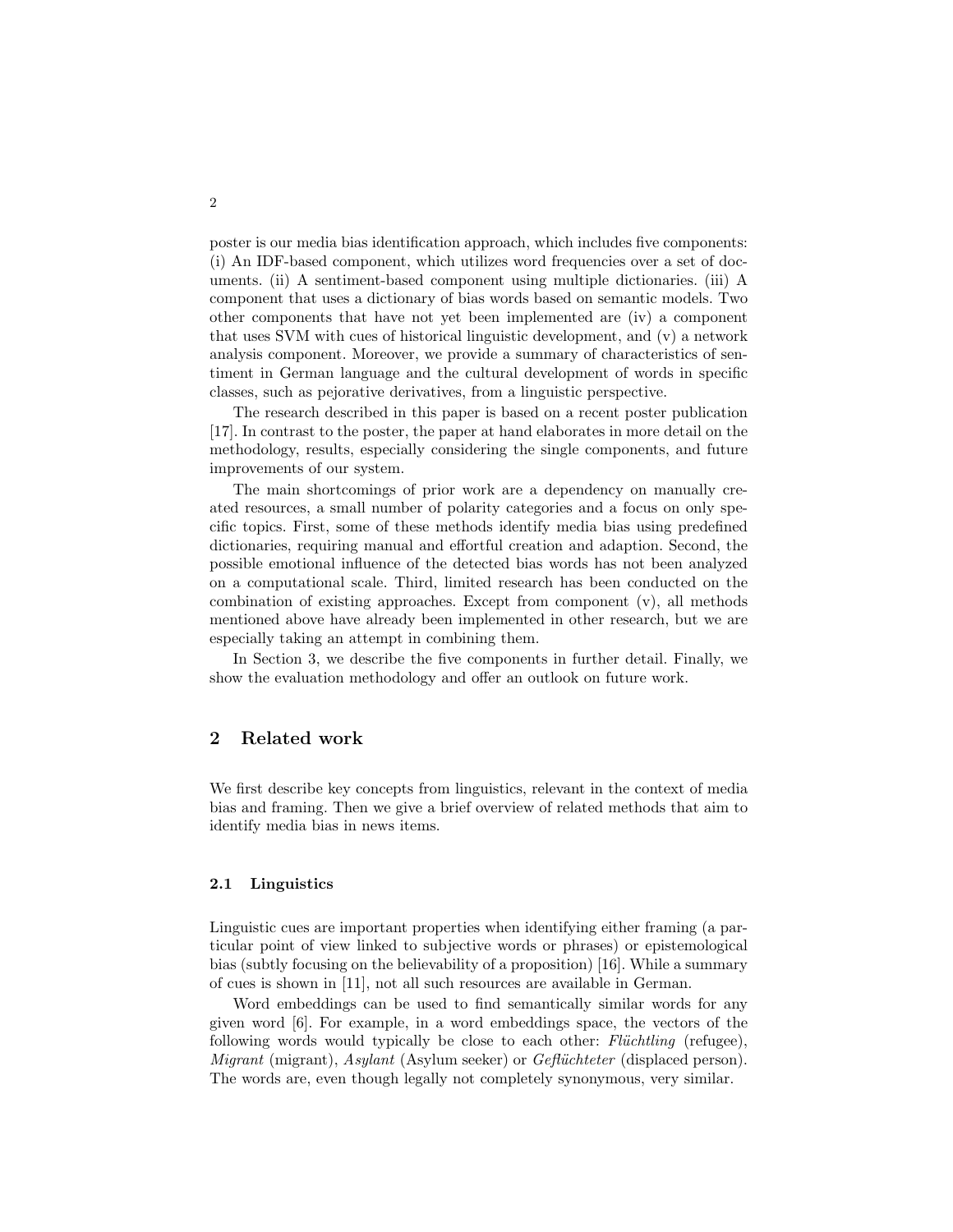#### 2.2 Media Bias Detection Systems

In the following, we give a brief overview of relevant media bias detection systems. Linguistic cues are not the only way to solve the task: multiple approaches exist, mainly devised in computer science. A first way of identifying media bias is proposed by Ogawa et al., who use a stakeholder mining mechanism trying to analyze bias backgrounds [15]. The result of the analysis is a relationship graph which groups stakeholders who share mutual interests (and generally describes their interests), which can be especially interesting for another network analysis.

In 2013, Recasens et al. proposed an approach to identify bias words in Wikipedia [16]. They compiled a list of helpful linguistic resources and utilized them as features to detect the bias words from Wikipedias' revised sentence history. Baumer et al. developed a prototype to identify framing [2]. The linguistic components they classified as "dictionaries" are what Recasens et al. proposed, but extended by features of theoretical literature on framing. Hamborg et al. proposed an approach that aims to identify bias by word choice and labeling (see the example in Section 2.1) [6]. They used word embeddings to resolve broad coreferences across a set of news articles reporting on the same event.

Hube et al. addressed biased language statements in Wikipedia articles [8]. Their approach is mainly based on building a context-related set of word semantics, which identifies the relevant language in a certain topic sphere. For that, they utilized a right-leaning adaptation of Wikipedia, Conservapedia, to train word embeddings. With these, they manually selected 100 potential bias words and computed for every word the 20 most similar words, to create a certain bias word dictionary. With this resource, they then identified biased sentences by calculating bias word ratios and contexts. By furthermore adding the linguistic features by Recasens et al. [16], they achieved an  $F_1$  score of 69%. Their findings also suggested that, on crowdsourced evaluation data, the bias words were only very helpful in finding the most biased sentences, which might be due to the Conservapedia database being rather extreme.

The main shortcomings of prior work are a dependency on manually created resources, a small number of polarity categories, a focus on only specific topics, or a non-scalable evaluation. First, some of these methods identify media bias using predefined dictionaries or grammatical features, requiring the manual and effortful creation and adaption of dictionaries. Second, the possible emotional influence of the detected bias words has not been analyzed on a computational scale. Common polarity features only consist of three categories positive, negative, and neutral. Third, limited research has been conducted on methods that combine existing approaches, leaving out one possibly huge way to further overall performance improvement. Lastly, a primary and well-surveyed common data set to address all of these word- and sentence-oriented bias types could make a more reliable evaluation possible. By addressing the previously mentioned issues, the analysis of media bias using other methods could benefit: e.g., network analysis provides promising practices to model and visualize the relations and underlying information of text documents, enabling statistical modeling of media bias [13]. Section 3 describes our approach, which addresses these four issues. It is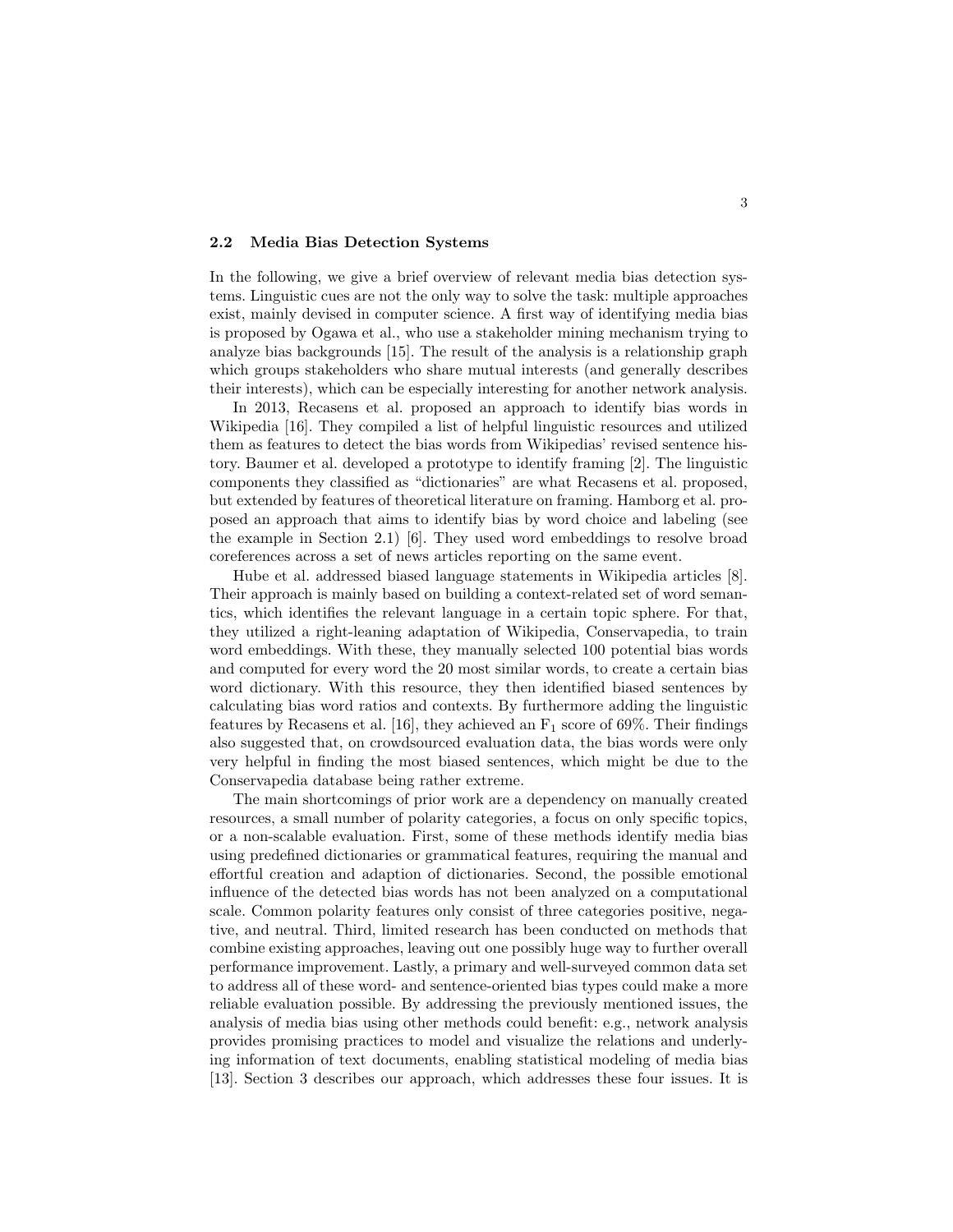not dependent on single topics or resources and will be scalable to any sort of related task.

# 3 Methodology

The methodology proposed in this paper consists of different steps, which are depicted as colored boxes in Figure 1.



Fig. 1. System architecture

We have collected news articles from four German news outlets, Süddeutsche Zeitung (65,000 articles), TAZ (500,000), Südkurier (286,700), and BILD (2,000 articles reporting on the refugee crisis). To enlarge the data set for the training of word embeddings, we used a collection of articles by Bojar et al. [3], which contains almost 90M sentences from over 40 sources, including the Augsburger Allgemeine and Der Westen. We preprocessed all files into a uniform format. To train our model of word embeddings, we used all articles and the collection of sentences and compared which words are more likely to appear.

4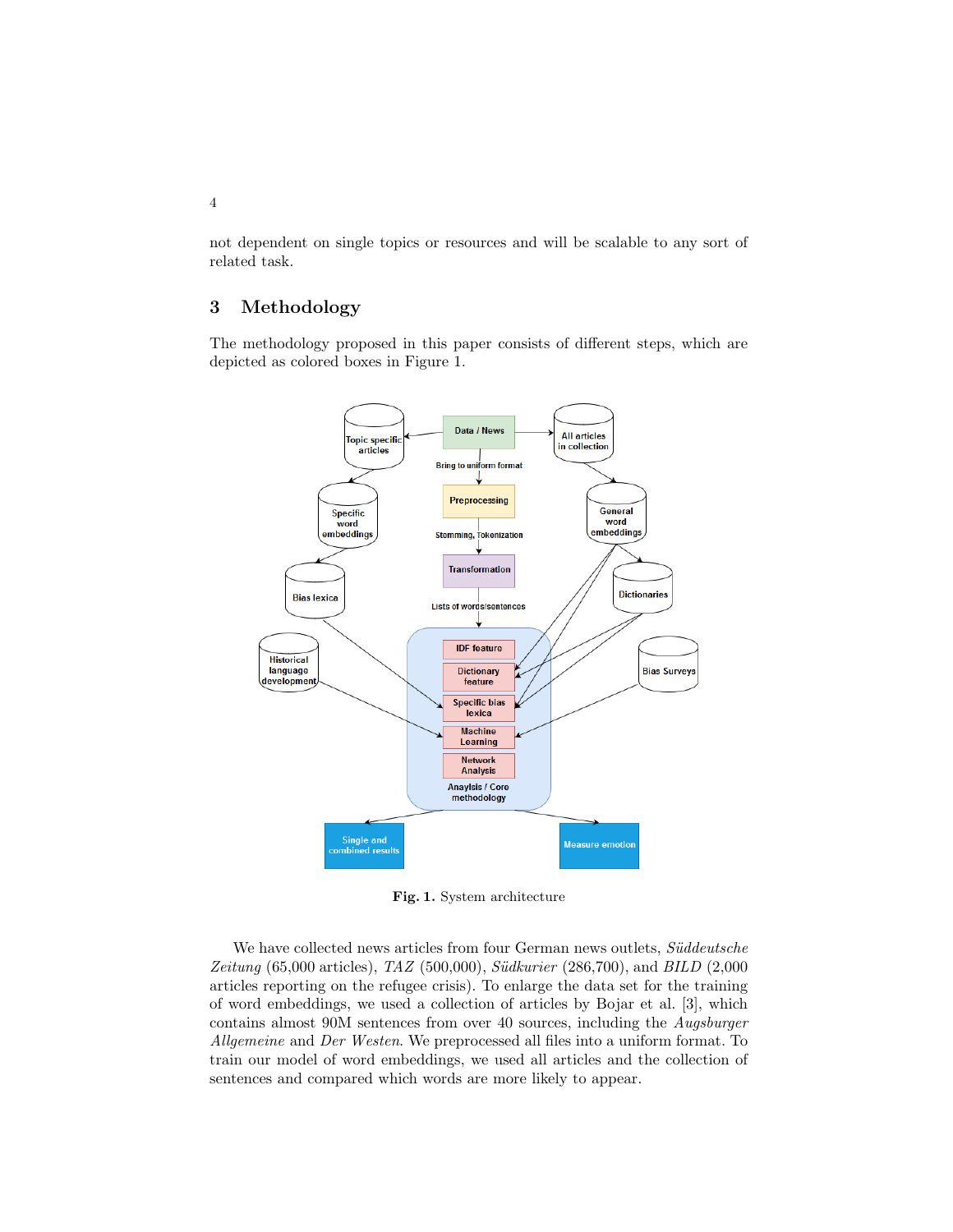The automated analysis workflow consists of five components, of which the following three are implemented in our prototype: an IDF-based component (based on the idea by Lim et al. [11]), a combined dictionary-based component (based on the idea by Recasens et al. [16]), and a component based on semantically created bias dictionary (based on the idea by Hube et al. [8]). We experimented with different combinations of these components, e.g., to determine if a word was identified as biased by one component but not by the other (if so, we classified it as bias word). One of the two components that are not yet implemented will use SVM to analyze historic linguistic cues. Apart from connotation, context and emotion, some words have developed linguistic patterns playing a role in gender discussions, but also in general sentiment. The German word Flüchtlinge is one example. Its general impression is influenced by the derivational component -ling, which frequently is and has been origin for ameliorating replacement constructions, e.g. Sonderling, Schönling or Schwächling. Official discussions, however, lead into the direction that such derivatives should generally be replaced by participle derivative constructions like  $G$ eflüchtete[7]. Our literature review yielded that no central collection of such rules or any large scale analysis of their real effects exists. Evaluating their impact and gathering similar rules will be a major future task. The second component that is not yet implemented relies on network analysis. Network structures can effectively represent not only the documents or news themselves but also model relations and correlations. A variety of nodes, edges, and attributes come to mind, such as newspapers, authors, emotional scores, bias words, content, year or time of publication and topic. With a sufficiently large data set and further reliable methodology to detect the actual values, topic- and context-dependent patterns could be modeled. Inherent characteristics would be centrality, clustering, and betweenness.

The first component uses IDF scores to measure whether a term is common or rare across the corpus. Thus, it serves as a dictionary-independent component to identify bias words. This way, we aim to find rare words in the collection of articles reporting on the same event. Lim et al. propose that, for such a set of news, words with high IDF scores are most likely to be biased words [11]. IDF scores were first calculated among the whole set of articles to be analyzed. We clustered the documents into the even more similar ones by using affinity propagation (which is a state-of-the-art clustering algorithm [21]), and analyzed again. This approach has not been applied in the media bias context within other literature. Therefore, we evaluated the first experimental results for both combinations of steps: IDF scores over all articles and of only the most similar ones due to different thresholds.

We based the second component mainly on a linguistic lexicon, containing factive and assertive verbs, entailments, hedges, subjective intensifiers, and onesided terms [16]. We use the German Linguistic Inquiry and Word Count (LIWC) dictionary, published by Wolf et al. [23]. As especially slang and sociolect words are excluded, we include a separate dictionary by El-Assady et al. [9]. In a final step, we also extend the dictionary by assertive verbs, scraped from two sources: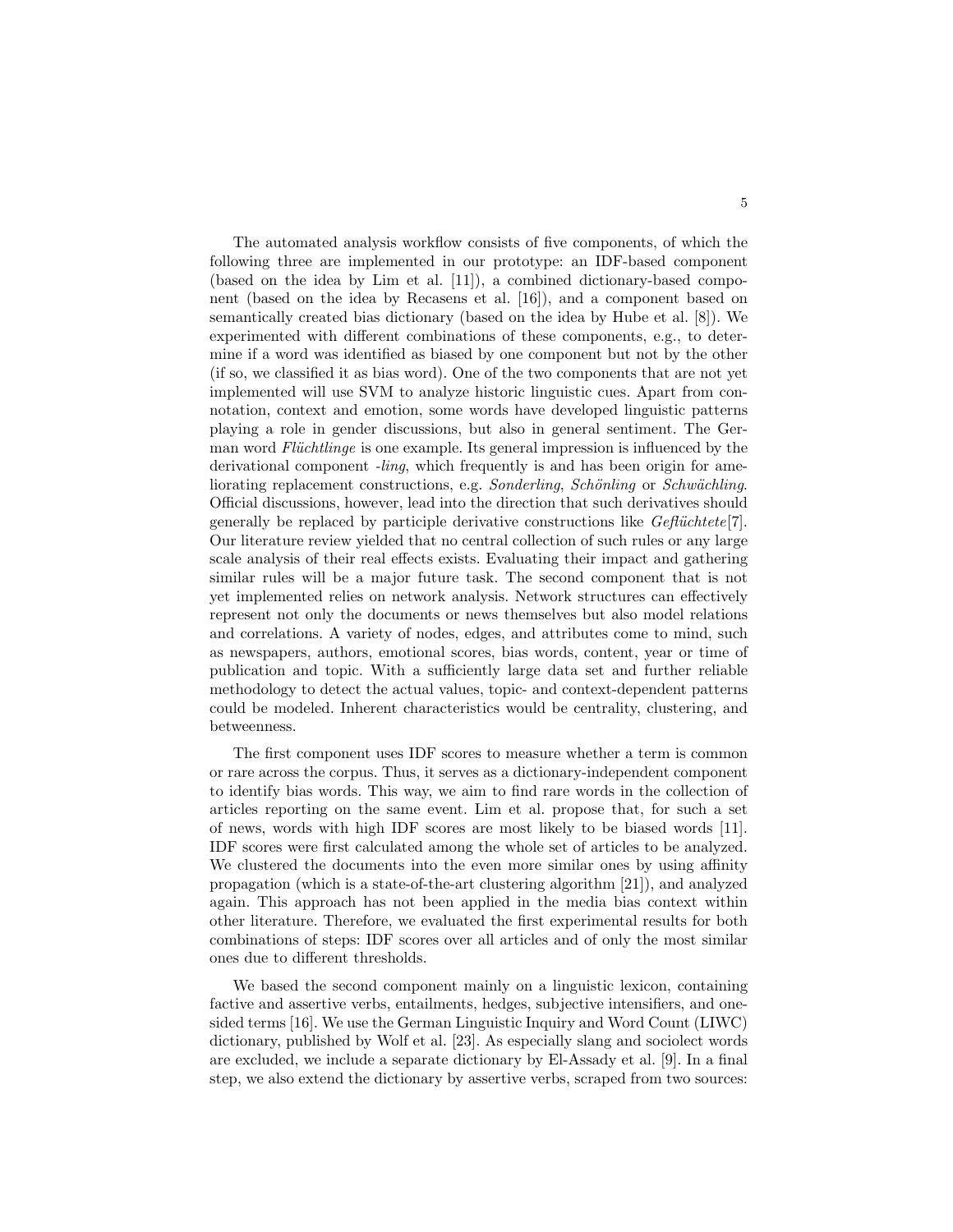The Online-Wortschatz-Informationssystem Deutsch (OWID), a dictionary for corpus-based lexicography of contemporary German [14], and a collection by Edeltraud Winkler from 2007 [22].

With these resources, words were classified as bias words if they matched with any dictionary entry. To improve performance, words were also seen as biased if one of their two most similar terms, as modeled by the word embeddings described before, matched. The dictionary, primarily because it is based on the LIWC, gives an excellent opportunity to measure emotional, social, or psychological reactions to words [10].

The third component uses a topic-specific bias dictionary, based on a separate data set and word embeddings. To create such a dictionary, seed words are extracted and used to retrieve other bias words. The idea is, as shown in [8], to use word vectors from documents which "are expected to have a high density of bias words." For each 10-word batch in an initial manually selected list, the 20 most similar words are retrieved and again merged into one list, which hence contains 200 higher potential bias words. This process is then iterated a second time: the 200 words are used as new seed words to extract another 20 most similar words among batches of 10, which leads to an overall of 400 bias words. The full bias dictionary is then added to the dictionary described in the previous section. The overlap was  $42\%$ , so most of these bias terms were not previously included. The word embeddings for this first prototype were based on a 2000 article collection from the Bild news outlet, which uses rather strong language and is hence more likely to contain bias words than a more neutral medium [1]. A random 20 word sample of the lexicon can be seen in Figure 2. The German words are all given in their stemmed version, with an English translation to give a better impression of the meaning. Even though there exist some exceptions, most of the words seem very plausible for inducing bias.

schaem\* (to be ashamed), schlagzeil\* (headline), schwerverbrech\* (dangerous criminal), schwerwieg\* (difficult), shishabar\* (Shisha Bar), staatsregi\* (government), straffaell\* (delinquent), streng\* (severe/strict), stroemt\* (to swarm), toet\* (to kill), tragisch\* (tragic), ueberfordert\* (overstrained), unbehelligt\* (unmolested), ungebor\* (unborn), unterstuetzt\* (to support), unwahrschein\* (unlikely), verbrech\* (crime), verhind\* (to prevent), verletzt\* (to hurt), versteht\* (to understand)

Fig. 2. Random sample of the newly built bias lexicon

# 4 Evaluation

To evaluate the approach, it was necessary to build a ground-truth data set which exhibits words that humans identify as bias words in a text with news characteristics. We conducted a test, in which we asked 46 participants (mostly students aged between 15-30 years, of balanced gender, from various study programs but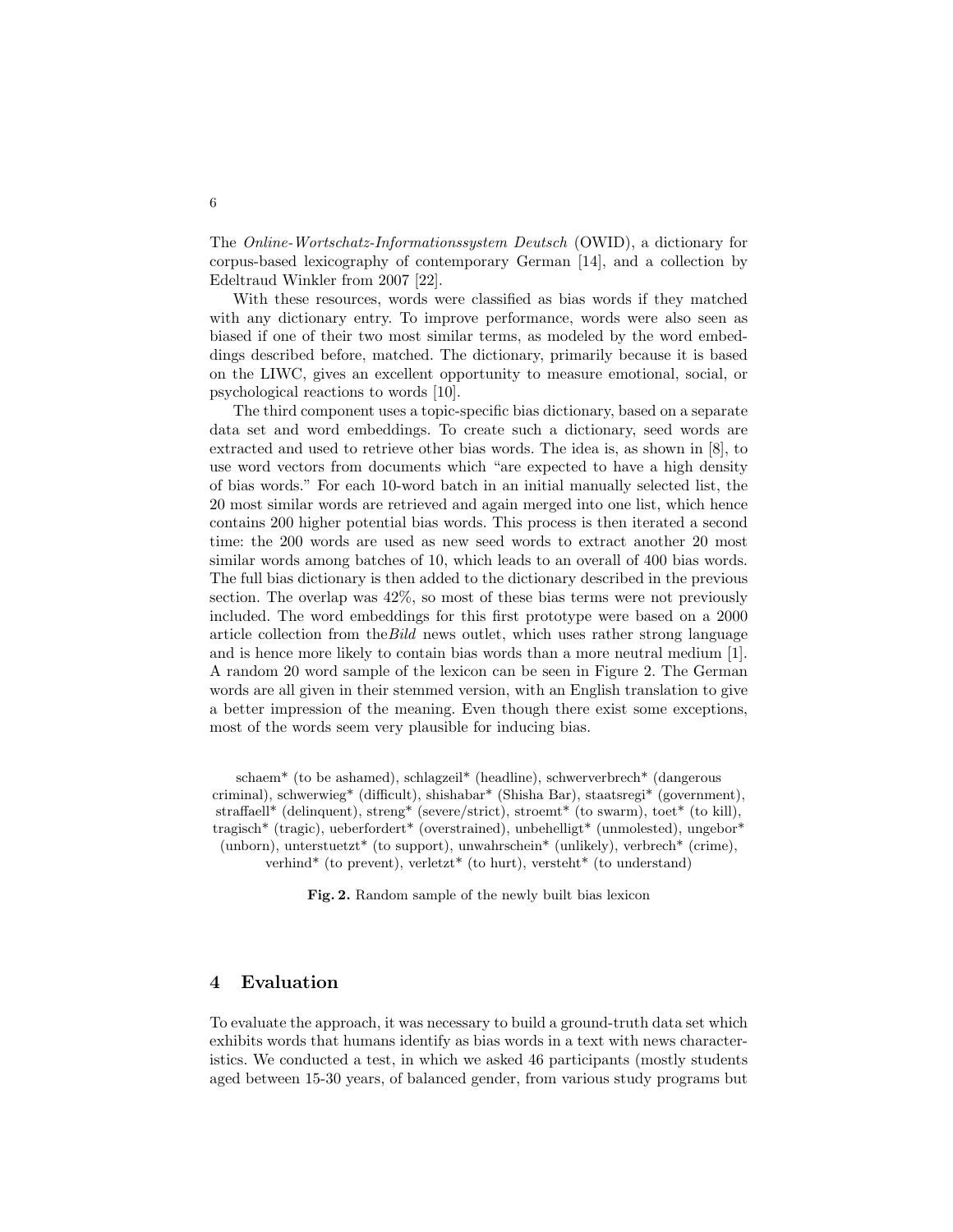without linguistic background, and consuming news daily while not intentionally comparing different media sources) to read two or three news articles, depending on the text length. The same group of articles has been shown to four persons. For each text, we asked them to highlight bias words, i.e., words they "felt were inducing an assessment." We used a data set of 40 manually selected articles from Bild, Junge Welt, Frankfurter Allgemeine Zeitung, Frankfurter Rundschau, Compact Online, PI-News, NachDenkSeiten and RT online, all published from 2015 to the end of 2018. The participants made 718 annotations in total. Only words that were at least mentioned by 2 of the 4 persons in each group were kept, which reduced them to 432 bias words used in the evaluation. The data set was then used to determine the accuracy of the different components combined and individually. As baseline components, we used an IDF component and random guessing that selected every word as bias word with a 50% chance. The extended dictionary component, supplemented by the newly created bias dictionary, performed best  $(F_1= 0.31)$ . It outperformed the pure IDF component by 0.14 and random guessing by 0.26. In similar work by Recasens et al. [16], they achieved an overall  $F_1$  score of 0.34, however using the more sophisticated dictionaries that are available for English language. On nouns, verbs, and adjectives, it correctly identified around half of the words, even though false positive rates for nouns and verbs were still relatively high. For adjectives, we achieved an  $F_1$  score of over 0.40. General word embeddings mostly did not result in any improvement for all of the components and their combinations. It seems that the assumption that words similar to bias words are naturally also bias words did not hold. Overall  $F_1$  score results are shown in Table 1. It will be a major future research direction to not only improve the components but also to create a larger and extensively tested evaluation data set.

|                         | Random guessing<br>(average)                         | Pure IDF                                                                        | IDF based on<br>article clustering        |
|-------------------------|------------------------------------------------------|---------------------------------------------------------------------------------|-------------------------------------------|
| embeddings              | $ \overline{\text{Without word}} 0.04$ / 0.04 / 0.04 | 0.09 / 0.69 / 0.17                                                              | 0.24  / 0.35  / 0.25                      |
|                         | Pure Bias dictionary                                 | <b>Extended Dictionary</b><br>component (Only $Bild$ ) + Bias Lexcion component | All combined                              |
| embeddings              | $ \overline{\text{Without word}} 0.27$ / 0.12 / 0.15 | 0.26 / 0.43 / 0.31                                                              | 0.12 / 0.79 / 0.20                        |
| With word<br>embeddings | 0.20 / 0.21 / 0.18                                   | 0.23 / 0.45 / 0.30                                                              | $\left 0.12\; / \;0.79\; / \;0.20\right $ |

**Table 1.** All evaluation results of the bias word detection, with precision / recall /  $F_1$ score per cell

We applied the best performing component in three small case studies to give insights into the potential of the overall approach. While analyzing newspapers within three topics (refugees in general, the 2018 Chemnitz protests [4] and the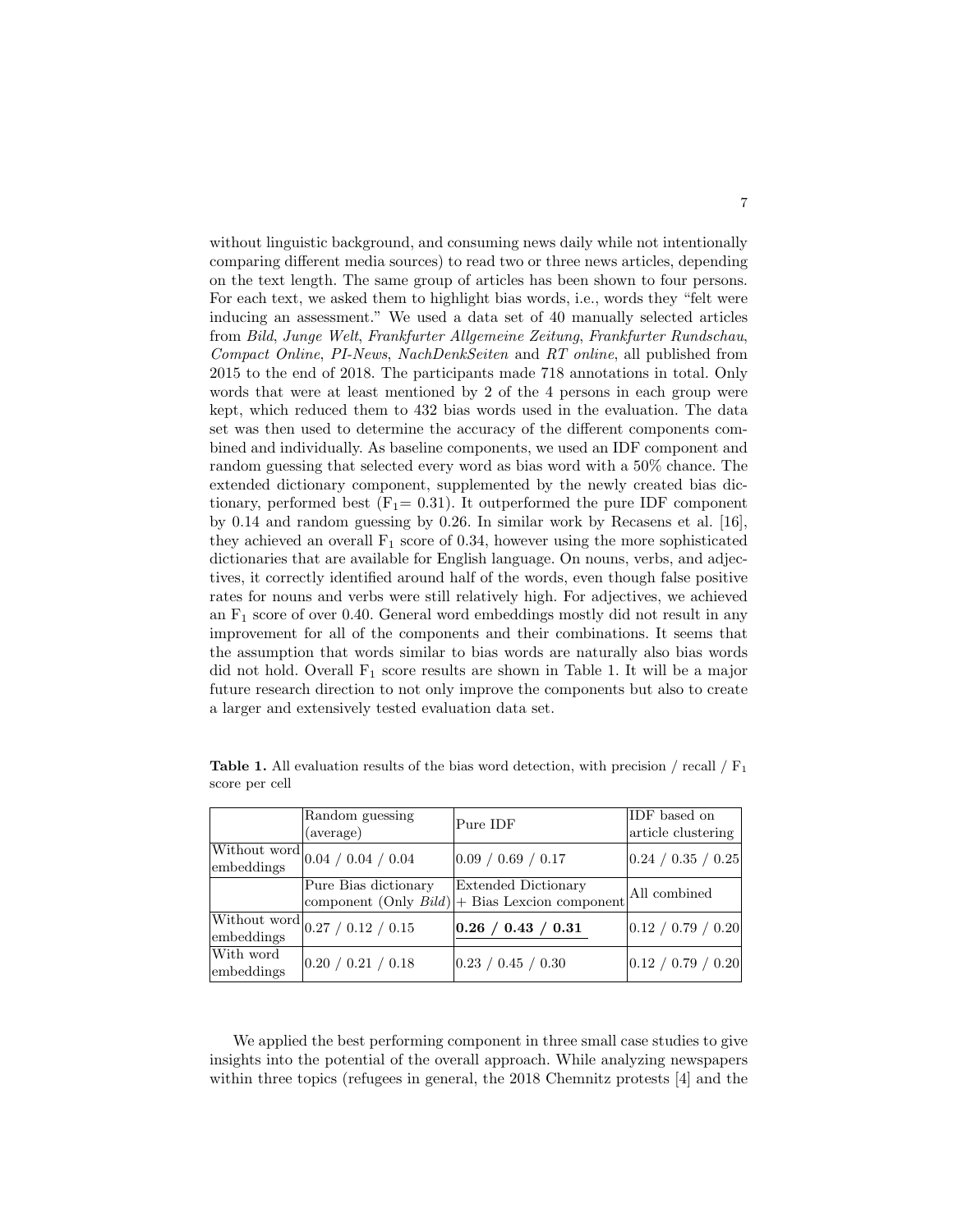refugee politics of Viktor Orbán [20]), our proposed approach was able to identify general tendencies in political classifications of German news media [12].

From a qualitative perspective, some of the words in our lexicon were never identified as biased. The verb 'to understand', given in the lexicon sample in Figure 2, is a good example. It appears that, even though we introduced many words that can be seen as potential bias words, this does not apply for all of them. As in the work by Hube eh al. [8], we did not filter the words we added using the methodology in our third component. In the future, we plan to analyze the characteristics of each of the newly found potential bias word, to reduce the number of false positives.

## 5 Conclusion and Outlook

This paper proposed a work-in-progress approach to identify media bias words in German news texts. Moreover, the approach capably identifies emotion markers. The approach currently implements three components: an IDF-based component, selecting terms based on their frequency among a given corpus; a dictionarybased component, for which we merged and linked four sources of emotional and linguistic terms; and lastly a topic-dependent bias word dictionary that we created using word embeddings, calculated over a set of articles from the newspaper Bild. We plan to make our code and resources publicly available under an openaccess license, but are currently verifying licenses of the included dictionaries.

We have compared the performance of our components with each other, based on an evaluation data set created using a bias word survey with 46 participants, each of them reading and highlighting words in up to three articles. We find that the dictionary component, combined with the topic-dependent bias word dictionary, performed best  $(F_1=0.31, P=0.43, R=0.26)$ . When considering only adjectives,  $F_1$  was 0.41. Integration of word embeddings did not lead to higher accuracy, i.e.,  $F_1 = 0.30$ . Furthermore, we conducted a case study, which showed that the emotional detection function of the approach could already detect presumed differences between major German newspapers, such as Bild, Frankfurter Rundschau or TAZ. Despite the difficulty of detecting media bias, even for humans, we think our approach is a first step towards automatically analyzing bias in German media. Upcoming research will focus on improving the underlying model by enlarging the dictionary, adding more bias dictionaries for individual newspapers, training more reliable word embedding models, gathering a larger amount of data and especially integrating context. A more extensive evaluation, gathering a more precise ground truth, will also be essential. We will test two features for further improvements: machine learning using human bias classifications and historic rules of language development as well as a network analysis incorporating the context of documents. It could also be interesting to try to find out how we could show and visualize our results best [19]. Ultimately, our goal is to identify bias wording automatically and to understand the underlying emotions in a greater context.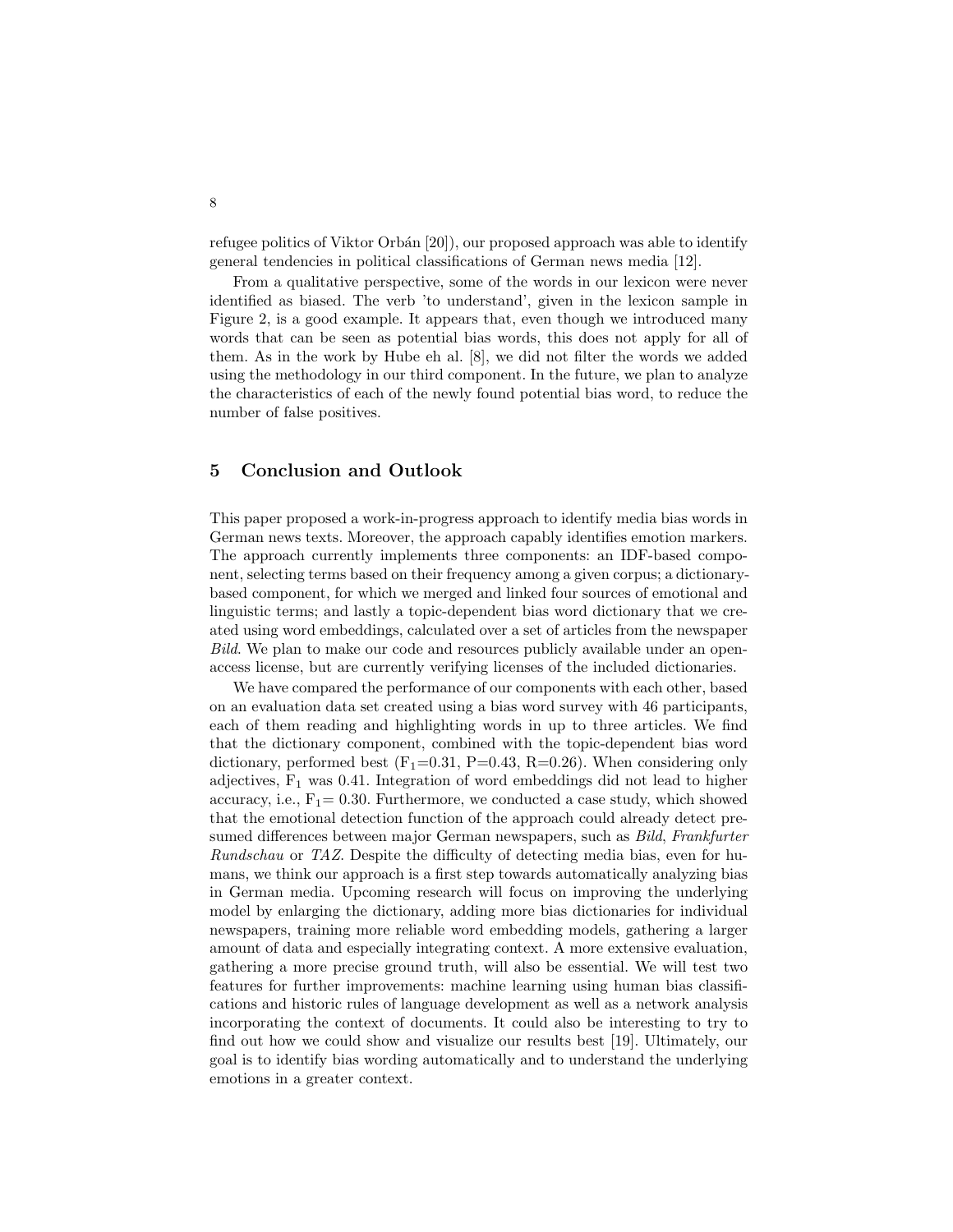This work was supported by the Hanns-Seidel-Foundation and the Federal Ministry of Education and Research of Germany.

### References

- [1] M. Anhäuser. Welche Medien stehen wo, welche sind verlässlich? (Update 22.2.) de-DE. (Last accessed January 26, 2020). Feb. 2017.
- [2] E. Baumer et al. "Testing and comparing computational approaches for identifying the language of framing in political news". In: Proceedings of the 2015 Conference of the North American Chapter of the Association for Computational Linguistics: Human Language Technologies. 2015, pp. 1472-1482. DOI: 10.3115/v1/N15-1171.
- [3] O. Bojar et al. "Findings of the 2014 workshop on statistical machine translation". In: Proceedings of the ninth workshop on statistical machine translation. 2014, pp. 12-58. DOI: 10.3115/v1/W14-3302.
- [4] J. Grunert. "Chemnitz: Der Abend, an dem der Rechtsstaat aufgab". de-DE. In: Die Zeit (Aug. 2018). (Last accessed January 26, 2020).
- [5] F. Hamborg, K. Donnay, and B. Gipp. "Automated identification of media bias in news articles: an interdisciplinary literature review". In: International Journal on Digital Libraries  $(2018)$ , pp. 1–25. DOI: 10.1007/ s00799-018-0261-y.
- [6] F. Hamborg, A. Zhukova, and B. Gipp. "Automated Identification of Media Bias by Word Choice and Labeling in News Articles". In: Proceedings of the ACM/IEEE Joint Conference on Digital Libraries (JCDL). June 2019. doi: 10.1109/JCDL.2019.00036.
- [7] R. Harnisch. "Das generische Maskulinum schleicht zurück. Zur pragmatischen Remotivierung eines grammatischen Markers". In: Formen und Funktionen. Morphosemantik und grammatische Konstruktion (2016), pp. 159– 174.
- [8] C. Hube and B. Fetahu. "Detecting Biased Statements in Wikipedia". In: Companion of the The Web Conference 2018 on The Web Conference 2018. International World Wide Web Conferences Steering Committee, 2018, pp. 1779-1786. DOI: 10.1145/3184558.3191640.
- [9] M. Jawale et al. "Interactive visual analysis of transcribed multi-party discourse". In: ACL 2017: the 55th Annual Meeting of the Association for Computational Linguistics. 2017, pp. 49-54. DOI: 10.18653/v1/P17-4009.
- [10] J. H. Kahn et al. "Measuring emotional expression with the Linguistic Inquiry and Word Count". In: The American journal of psychology (2007), pp. 263-286. doi: 10.2307/20445398.
- [11] S. Lim, A. Jatowt, and M. Yoshikawa. "Towards Bias Inducing Word Detection by Linguistic Cue Analysis in News". In: DEIM Forum 2018 C1-3 (2018).
- [12] EF-Magazin. Politisch meinungsbildende Zeitungen und Zeitschriften: Die Ubersicht. de. (Last accessed January 26, 2020). July 2018.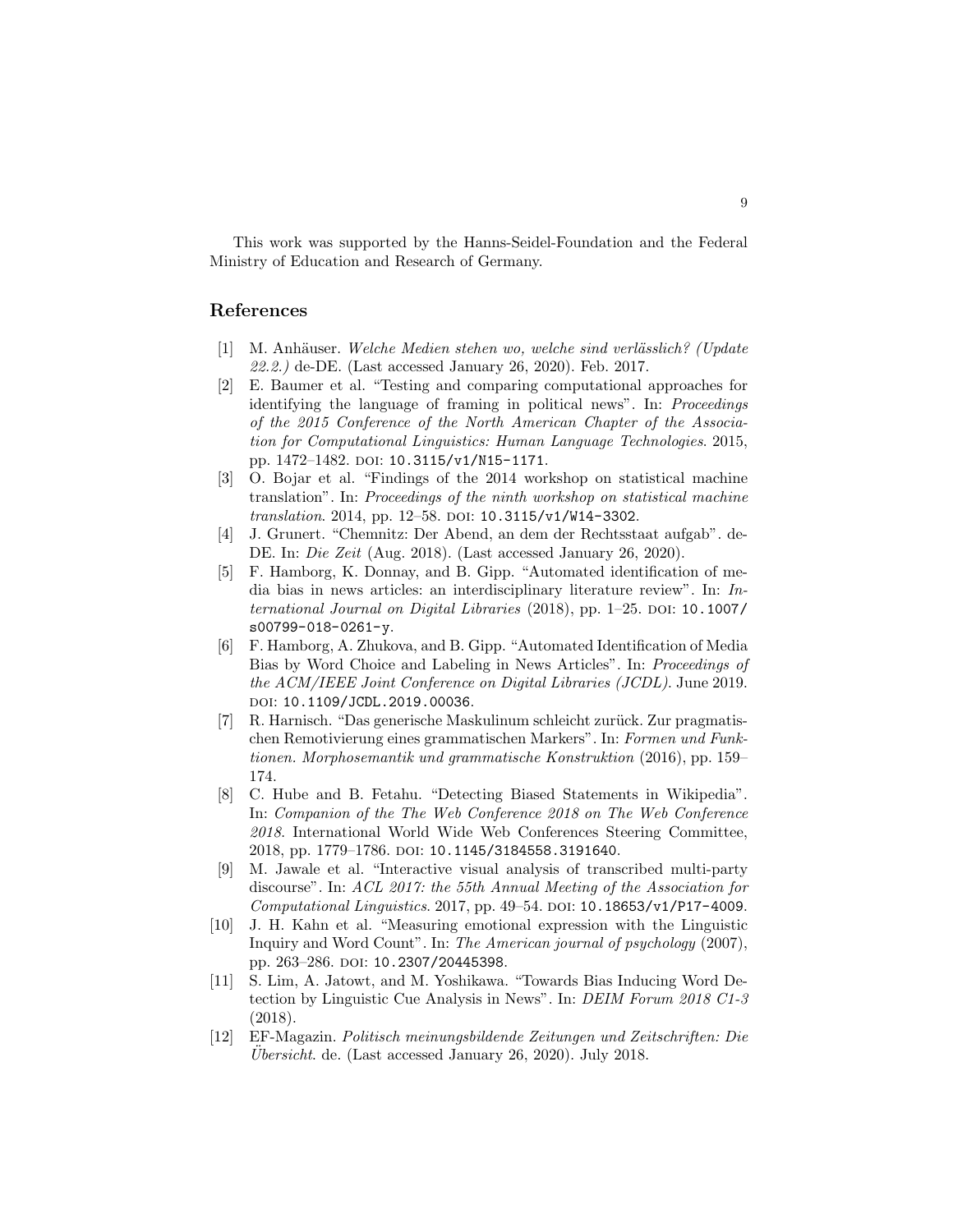- [13] M. K. Martin, J. Pfeffer, and K. M. Carley. "Network text analysis of conceptual overlap in interviews, newspaper articles and keywords". In: Social Network Analysis and Mining 3.4 (2013), pp. 1165-1177. DOI: 10. 1007/s13278-013-0129-5.
- [14] C. Müller-Spitzer. "OWID A dictionary net for corpus-based lexicography of contemporary German". In: Proceedings of the 14th EURALEX International Congress. Ed. by A. Dykstra and T. Schoonheim. Leeuwarden/Ljouwert, The Netherlands: Fryske Akademy, July 2010, pp. 445–452.
- [15] T. Ogawa and M. YOSHIKAWA. "News bias analysis based on stakeholder mining". In: IEICE transactions on information and systems 94.3 (2011), pp. 578-586. DOI: 10.1587/transinf.E94.D.578.
- [16] M. Recasens, C. Danescu-Niculescu-Mizil, and D. Jurafsky. "Linguistic models for analyzing and detecting biased language". In: Proceedings of the 51st Annual Meeting of the Association for Computational Linguistics (Volume 1: Long Papers). Vol. 1. 2013, pp. 1650–1659.
- [17] T. Spinde, F. Hamborg, and B. Gipp. "An Integrated Approach to Detect Media Bias in German News Articles". In: Proceedings of the ACM/IEEE Joint Conference on Digital Libraries (JCDL). Aug. 2020. DOI: 10.1145/ 3383583.3398585.
- [19] T. Spinde et al. "Enabling News Consumers to View and Understand Biased News Coverage: A Study on the Perception and Visualization of Media Bias". In: Proceedings of the ACM/IEEE Joint Conference on Digital Libraries (JCDL). Aug. 2020. DOI: 10.1145/3383583.3398619.
- [20] I. Traynor. "Migration crisis: Hungary PM says Europe in grip of madness". en-GB. In: The Guardian (Sept. 2015).
- [21] L. Wang et al. "Affinity propagation clustering algorithm based on largescale data-set". In: International Journal of Computers and Applications (2018), pp. 1-6. DOI: 10.1080/1206212X.2018.1425184.
- [22] E. Winkler. "Der Wortschatzausschnitt der deutschen Kommunikationsverben–eine empirische Bestandsaufnahme". In: Handbuch deutscher Kommunikationsverben (2007), pp. 25–71.
- [23] M. Wolf et al. "Computergestützte quantitative Textanalyse: Aquivalenz und Robustheit der deutschen Version des Linguistic Inquiry and Word Count". In: *Diagnostica* 54.2 (2008), pp. 85–98. DOI: 10 . 1026 / 0012 -1924.54.2.85.

10